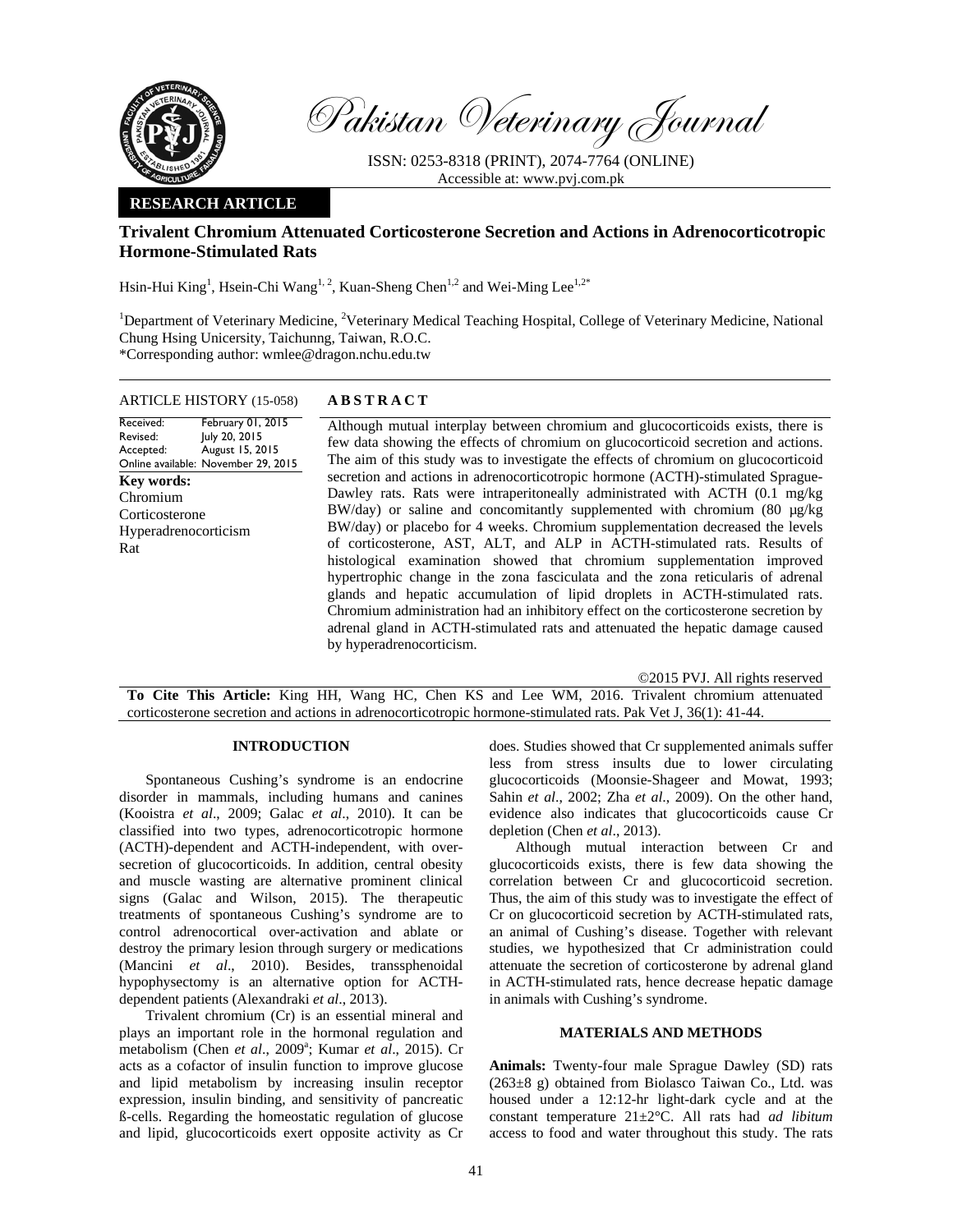were divided into four groups: (1) Control group (n=6) receiving placebo supplementation and intraperitoneal injection of saline; (2) Cr group (n=6) receiving Cr supplementation (80 µg/kg BW/day) and intraperitoneal injection of saline; (3) ACTH group (n=6) receiving placebo supplementation intraperitoneal injection of adrenocorticotropic hormone (ACTH) fragment 1-24 (0.1 mg/kg BW) (Sigma Aldrich, USA); (4) Cr with ACTH group (n=6) receiving Cr supplementation (80 µg/kg BW/day) and intraperitoneal injection of ACTH (0.1 mg/kg BW). The BW of all groups were measured and recorded weekly. At the  $28<sup>th</sup>$  day, all rats were sacrificed for analyses with humanism. The animal study was approved by the Animal Care and Use Committee of National Chung Hsing University, Taiwan, ROC.

**Serum preparation:** The blood samples were collected from caudal vein at day 0 and day 28, after an overnight fast. The blood samples were then centrifuged at 1000 r/min for 10 min. Following centrifugation, serum from each sample was collected and frozen at -70°C until analysis.

**Measurement of serum corticosterone, AST, ALT and ALP:** The levels of corticosterone at the day 0 and the day 28 were determined by commercial ELISA kits (USCN, Life Science Inc., USA) and the AST, ALT, and ALP were measured at day 28 by commercial chemistry analyzer (Hitachi 704, JPN).

**Histological observation:** The adrenal gland and liver were collected for histological examination. All tissues were fixed in 10% formalin and the sections were stained by hematoxylin and eosin (H&E).

**Statistical analysis:** All data in the experiment were expressed as the mean  $\pm$  Standard Error Mean (S.E.M.). Differences between groups were tested for statistical significance by Student t-test. P value $< 0.05$  was considered as significant difference.

## **RESULTS**

The results of organ weight and percentage of BW are presented in Table 1. The percentage of adrenal gland weight was higher in ACTH and ACTH with Cr groups when compared with control group (P<0.05). The percentage of muscle weight in Cr and ACTH with Cr groups was higher than control and ACTH groups (P<0.05). However, there was no significant difference in percentage of liver weight and epididymal adipose tissue weight among groups. At day 28, the level of corticosterone elevated in ACTH group and the increase was attenuated in ACTH with Cr group (Table 2). Among the ALT, AST, and ALP, only the level of ALT in ACTH group was significant increment in comparison with the control group (Table 3). The adrenal glands of ACTH groups showed hypertrophic change in the zona fasciculata and the zona reticularis, and the swelling cells were filled with lipid droplets which were prominently apparent than that in other three groups (Fig. 1). Histological examination revealed a very few vacuoles in livers of control, Cr, and ACTH with Cr groups, while there were moderate amount of vacuoles scattered in the hepatocytes of ACTH group (Fig. 2).

## **DISCUSSION**

The percentage of adrenal gland weight in ACTH and ACTH with Cr groups were almost twice as that of control group  $(P<0.05)$ . There was no significant difference in percentage of adrenal gland weight between the control, Cr, and ACTH groups. However, it is noteworthy that although only slightly, the percentage of adrenal gland weight in ACTH with Cr group was lower than that in ACTH group. It shows that Cr administration had a negligible effect on the percentage of adrenal gland weight in non-ACTH-stimulated rats, but slightly decreased it in ACTH-stimulated rats.

The percentage of liver weight was slightly decreased in ACTH group compared with control group, and the result was inconsistent with some reports that showed glucocorticoids administration might increase the liver weight due to glycogen catabolism in the hepatic cells (Tavoni *et al*., 2013). It might be due to the discrepancy of glucocorticoid levels and action durations between exogenous administration and ACTH-driven endogenous secretion. The percentage of liver weight in Cr and ACTH with Cr groups was higher than control and ACTH groups, in consistence with previous studies demonstrating an increase of hepatic cell volume and liver weight gain by Cr supplementation (Sahin *et al*., 2002; Hematológico, 2006).

The percentage of muscle weight of Cr group and ACTH with Cr group was significantly increased compared with control group and ACTH group, respectively who were consistent with the Cr and insulin action on protein metabolism (Sahin *et al*., 2002). In fact, Cr is an element to muscular development (Vincent and Love, 2012). The percentage of muscle weight of ACTH group was significantly decreased compared to control

**Table 1:** Weights of organs and percentage of tissue/body weight at day 28 in different groups

| $\tilde{}$<br>ັ<br>Organ weights (g)    |                                 |                  |                 |                  |                  |                   |  |  |
|-----------------------------------------|---------------------------------|------------------|-----------------|------------------|------------------|-------------------|--|--|
| Group                                   | Adrenal gland                   | Liver            | Kidney          | Spleen           | Lipid            | Muscle            |  |  |
| Control                                 | $0.03 \pm 0.0006$               | $1.87 \pm 1.15$  | $3.07 \pm 0.15$ | $0.62 \pm 0.05$  | $2.40 \pm 0.32$  | $4.82 \pm 0.14$   |  |  |
| Cr                                      | $0.03 \pm 0.0007$               | $12.04 \pm 0.76$ | $2.90 \pm 0.17$ | $0.50 + 0.05$    | $1.80 \pm 0.07$  | $5.02 \pm 0.20$   |  |  |
| <b>ACTH</b>                             | $0.07 \pm 0.0042$               | $9.87 \pm 0.35$  | $2.75 \pm 0.12$ | $0.67 + 0.05$    | $2.73 \pm 0.18$  | $4.17 \pm 0.14$   |  |  |
| ACTH+Cr                                 | $0.06 \pm 0.0047$               | 13.50±0.55       | $3.08 \pm 0.15$ | $0.60 \pm 0.02$  | $2.56 \pm 0.43$  | $4.72 \pm 0.37$   |  |  |
| Ratio of organ weights/body weights (%) |                                 |                  |                 |                  |                  |                   |  |  |
| Group                                   | Adrenal gland                   | Liver            | Kidney          | Spleen           | Lipid            | Muscle            |  |  |
| Control                                 | $0.0079 \pm 0.0004$             | $2.90 \pm 0.25$  | $0.75 \pm 0.02$ | $0.15 \pm 0.01$  | $0.59 + 0.07$    | I.19±0.07         |  |  |
| Cr                                      | $0.0079 \pm 0.0003$             | $3.01 \pm 0.17$  | $0.73 \pm 0.05$ | $0.12 \pm 0.01$  | $0.45 \pm 0.007$ | $1.27{\pm}0.08^*$ |  |  |
| <b>ACTH</b>                             | $0.0192 \pm 0.019$ <sup>*</sup> | $2.53 \pm 0.07$  | $0.71 \pm 0.03$ | $0.17 \pm 0.01$  | $0.70 \pm 0.05$  | $1.06 \pm 0.05^*$ |  |  |
| ACTH+Cr                                 | $0.0171 \pm 0.017$              | $3.45 \pm 0.15$  | $0.78 + 0.02$   | $0.15 \pm 0.003$ | $0.64 \pm 0.09$  | $1.19 \pm 0.09$   |  |  |

Values (mean±SEM) bearing asterisk in a column differ significantly (P<0.05) compared to control group at day 28.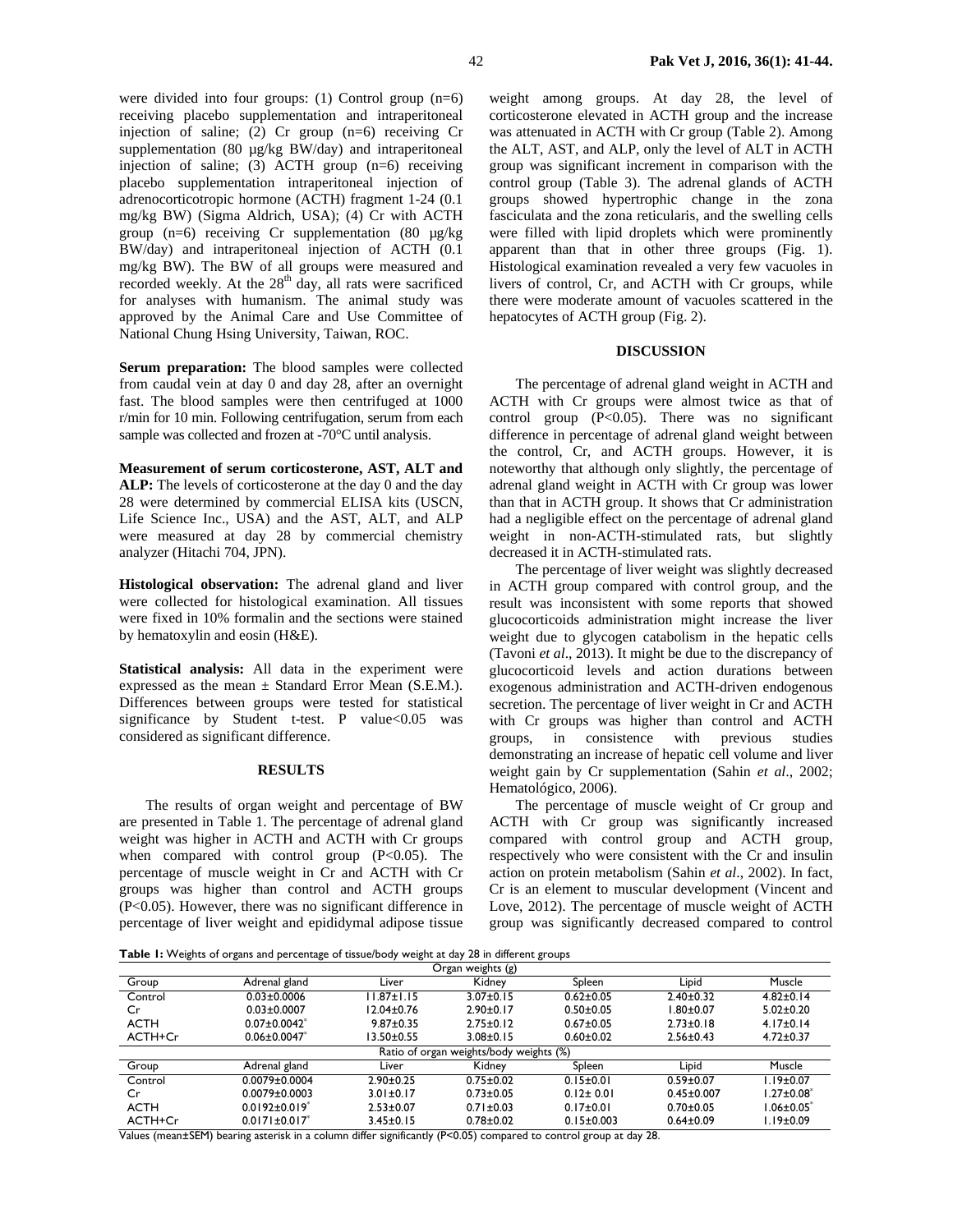

**Fig. 1:** Histological examination of the zona fasciculata (A-D) and zona reticularis (E-H) in adrenal cortex. H&E staining. Bar=100 µm. A & E: control group, B & F: Cr group, C & G: ACTH group and D & H: ACTH with Cr group. The cells in the zona fasciculate and zona reticularis in ACTH group showed swelling, and the lipid droplets accumulated in the cells were significantly more than other groups. Many mitotic cells (arrows) were seen in the zona fasciculata and zona reticularis in ACTH group.



**Fig. 2:** Moderate hepatic vacuoles (indicated by black arrows) can be seen in C group by histological examination. H&E staining. Bar=100 µm. A: control group, B: Cr group, C: ACTH group and D: ACTH with Cr group.

**Table 2:** The concentrations of serum corticosterone at day 0 and day 28 in different groups

| Corticosterone concentration (ng/mL) |                  |                               |  |  |  |
|--------------------------------------|------------------|-------------------------------|--|--|--|
| Group                                | Day 0            | Day 28                        |  |  |  |
| Control                              | $11.34 \pm 0.90$ | $16.18 \pm 0.96$              |  |  |  |
| Cr                                   | $13.89 \pm 0.70$ | $14.86 \pm 1.10$              |  |  |  |
| ACTH                                 | $14.11 \pm 0.66$ | $21.15 \pm 1.92$ <sup>*</sup> |  |  |  |
| $ACTH + Cr$                          | $13.02 \pm 0.72$ | $15.99 \pm 1.41$ <sup>#</sup> |  |  |  |

Values (mean±SEM) bearing asterisk in a column differ significantly  $(P<0.05)$  compared to control group and  $#$  to ACTH group at day 28.

**Table 3:** The level of serum AST, ALT, ALP at day 28 in different groups

| Group       | AST (u/l)    | ALT (u/l)               | ALP (u/l)                                                           |
|-------------|--------------|-------------------------|---------------------------------------------------------------------|
| Control     | 265.00±22.93 | $55.67 \pm 4.18$        | $166.13 \pm 19.96$                                                  |
| Cr          | 235.20±28.44 | $56.20 \pm 6.74$        | 192.80±20.45                                                        |
| ACTH        | 290.67±28.06 | 70.67±6.06 <sup>*</sup> | $172.57 \pm 14.00$                                                  |
| $ACTH + Cr$ | 243.40±23.17 | $65.60 \pm 3.63$        | 192.20±9.04                                                         |
|             |              |                         | Values (mean±SEM) bearing asterisk in a column differ significantly |

(P<0.05) compared to control group at day 28.

group, which was consistent with the fact that chronic glucocorticoids induce muscle wasting (Castillero *et al*., 2013).

The level of corticosterone in ACTH group was significantly higher than that in control group (P<0.05). Studies showed that Cr supplemented animals, such as

rats, cows, and chickens, lowered sensitivity to stress insult-induced injury through reducing glucocorticoids in bloods (Sahin *et al*., 2002; Zha *et al*., 2009 ). Recently, it has been demonstrated that glucocorticoids reduce the level of Cr in liver, muscle, and fat (Chen *et al*., 2013). Moreover, high levels of Cr inhibit the steroidogenesis in agonist-stimulated adrenocortical cells (Kim *et al*., 2010). Therefore, the reduction of corticosterone in ACTH with Cr group might be a consequence of inhibition of steroidogenesis by Cr.

The AST, ALT and ALP levels were increased in ACTH group which may be primarily that glucocorticoids treatment causes hepatocyte swelling together with glycogen accumulation in the hepatic cells (O'Brien *et al*., 2002). Chen *et al.*  $(2009^b)$  showed the effects of Cr supplementation on the rat model of chronic cholestasis and demonstrated that hepatic damage was attenuated via the antioxidative capacity of Cr. In addition, Cr supplementation prevented progression of NAFLD in KK/HIJ mice (Chen *et al*., 2010). Our results showed that the AST and ALT levels in ACTH with Cr group were lower than ACTH group, which possibly indicated that the hepatic damage caused by glucocorticoids was diminished after Cr treatment. In rats, the sensitivity of ALP to hepatic injury is not as sensitive as ALT and AST (Bai *et al*., 1992; Travlos *et al*., 1996), thus it may explain why the ALP level was increased in ACTH and Cr groups compared with ACTH group.

After administration of ACTH for 28 days, the adrenal glands of ACTH groups showed hypertrophic change in the zona fasciculata and the zona reticularis, and the swelling cells were filled with lipid droplets. Compared to control group, less accumulation of lipid droplets in the cell of the zona fasciculata and the zona reticularis was observed in Cr group. A study proved that high concentration of Cr had an inhibitory effect on the secretion of cortisol and dehydroepiandrosterone sulfate (DHEAs) by agonist-stimulated human adrenocortical cells (Kim *et al*., 2010). The study also showed the dramatically inhibitory effect on the cortisol secretion by Cr which was only on the agonist-stimulated adrenocortical